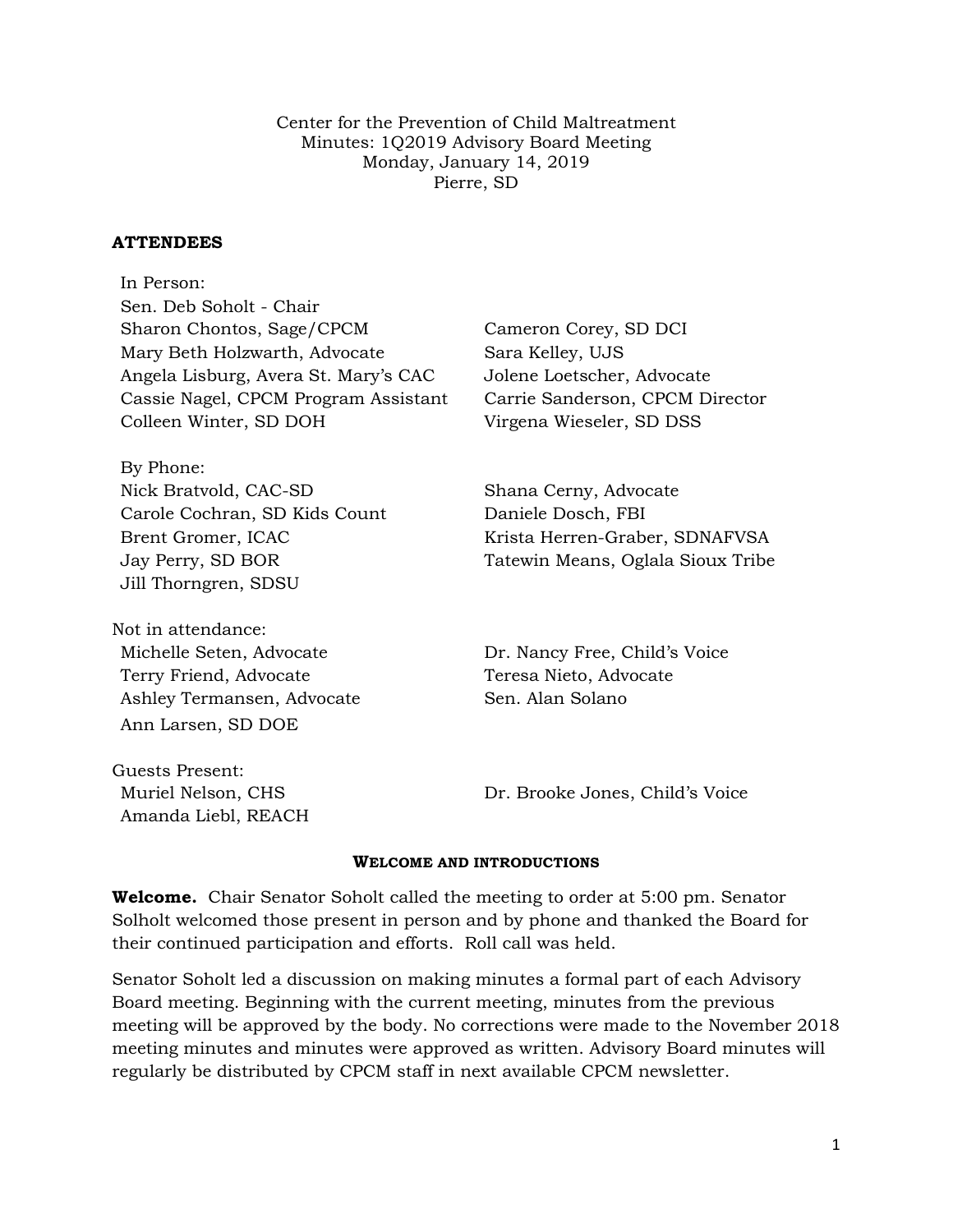Senator Soholt provided a brief updated from the K-12 and YSO group meeting held on January 14, 2019. K-12 and YSO group had a great discussion and Senator Soholt advised she was starting to see favorable movement in the associations representing school boards, administrators, and school nurses.

Senator Soholt needed to leave the meeting prior to conclusion. Virgena Wiesler served as chair for the remainder of the meeting.

### **RESILIENT COMMUNITIES**

Senator Soholt provided a background for the work forming the "Resilient Communities" Project. The crux of the project is knitting together all aspects and individuals in a community to build capacity to respond and to support their community. Sharon Chontos presented the Resilient Communities work plan (provided as a handout and attachment).

The project name "Resilient Communities" will need to be updated to avoid confusion with the Red Cross program of the same name. The CPCM webpage will have a section for technical support for communities to utilize in order to complete the objectives in the work plan. The Advisory Board went through each of the six sections, providing edits and suggested changes.

- 1. Community Engagement
	- A community would need to define itself.
	- Tatewin Means suggested going beyond just physical communities and include a requirement to demonstrate knowledge of the community, including demographics. Ms. Mean also suggested adding requirements for cultural competency and demonstrated grassroots engagement.
	- ACTION ITEM: CPCM to create sample bylaws to post on technical assistance web page.
- 2. Mandatory Report Training
	- Association of School Boards will create policies for schools which will be vetted through the PK-12/YSO work group. Hopefully youth serving organizations will follow a similar process.
	- Senator Soholt suggested changing "Training" to "Competency" in headline.
	- Carole Cochran commented on the measure section, suggesting that who has been trained and who still needs to be trained would need to be tracked. The PK-12/YSO work group would need to determine which organization would be responsible for tracking the data. Ideally, schools would self-regulate or data reporting may eventually be tied to an educator's licensure/certification.
	- Ms. Means pointed out that the document often references "state statutes." In order to make the form applicable to various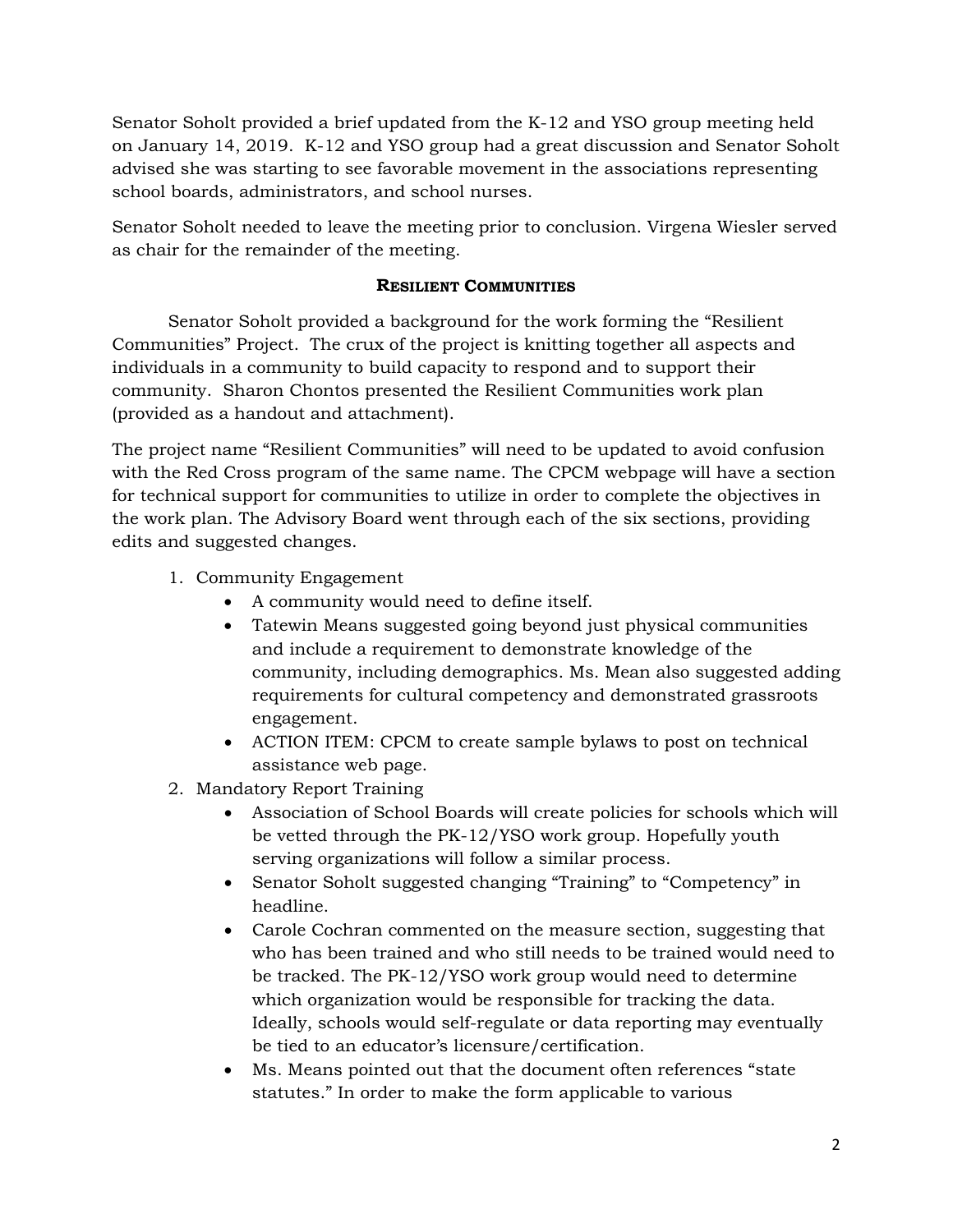communities, language should be augmented to include federal, tribal or state statute, or make a specific document for "Resilient Nations" that is specific to Tribal communities.

- 3. Public, Private, and Tribal Health Priority
	- Discussion was held regarding whether the board would offer recommendations for the required Trauma Informed Training. ACEs & Resiliency would be one component but not all. Shana Cerny suggested Trust-Based Relational Intervention training as an option. Ms. Means suggested training which covered the neurobiology of trauma and added that prosecutors and law enforcement be included. Sharon will talk to Shana and Tatewin off line to pull together a recommendation. CAST training may also include some of this training.
	- ACTION ITEM: Ms. Chontos will discuss recommendations offline with Ms. Means and Ms. Cerny.
	- Director Sanderson suggested the Response section should include how communities are responding to allegations and interacting with perpetrators who have returned to the community. Sample policies and procedures would need to be identified. How communities respond to allegations against an employee, both legally and wellness focused, should also be included. These items may fit better under the larger "5. Response" Section. The Compass Center may be a resource as they offer reentry classes for abusers/batters/perpetrators.
	- ACTION ITEMs:
		- i. Ms. Chontos will work with Angela Lisburg on the No Hit Zone piece.
		- ii. Ms. Chontos will confer with Ms. Wieseler to vet out the Response piece.
		- iii. Cameron Corey to provide policies for churches from Dove.
- 4. Law Enforcement and Criminal Justice
	- Change title from Investigation Training to Law Enforcement Training.
	- Mr. Corey led a discussion on the background of including traumainformed response training for law enforcement officers. Mr. Corey and Senator Soholt met with the Law Enforcement Training Committee (LETC) a couple years ago regarding the topic; however trauma-informed response training is not currently implemented at basic training due to time and funding constraints. The current curriculum is set by Police Chiefs and Sheriffs. A second option for training is to host sessions during annual law enforcement association meetings. Mr. Corey added that he would like to see LETC require completion of DSS online Mandatory Reporter Training prior to attendance at LETC. Krista Herren-Graber advised that South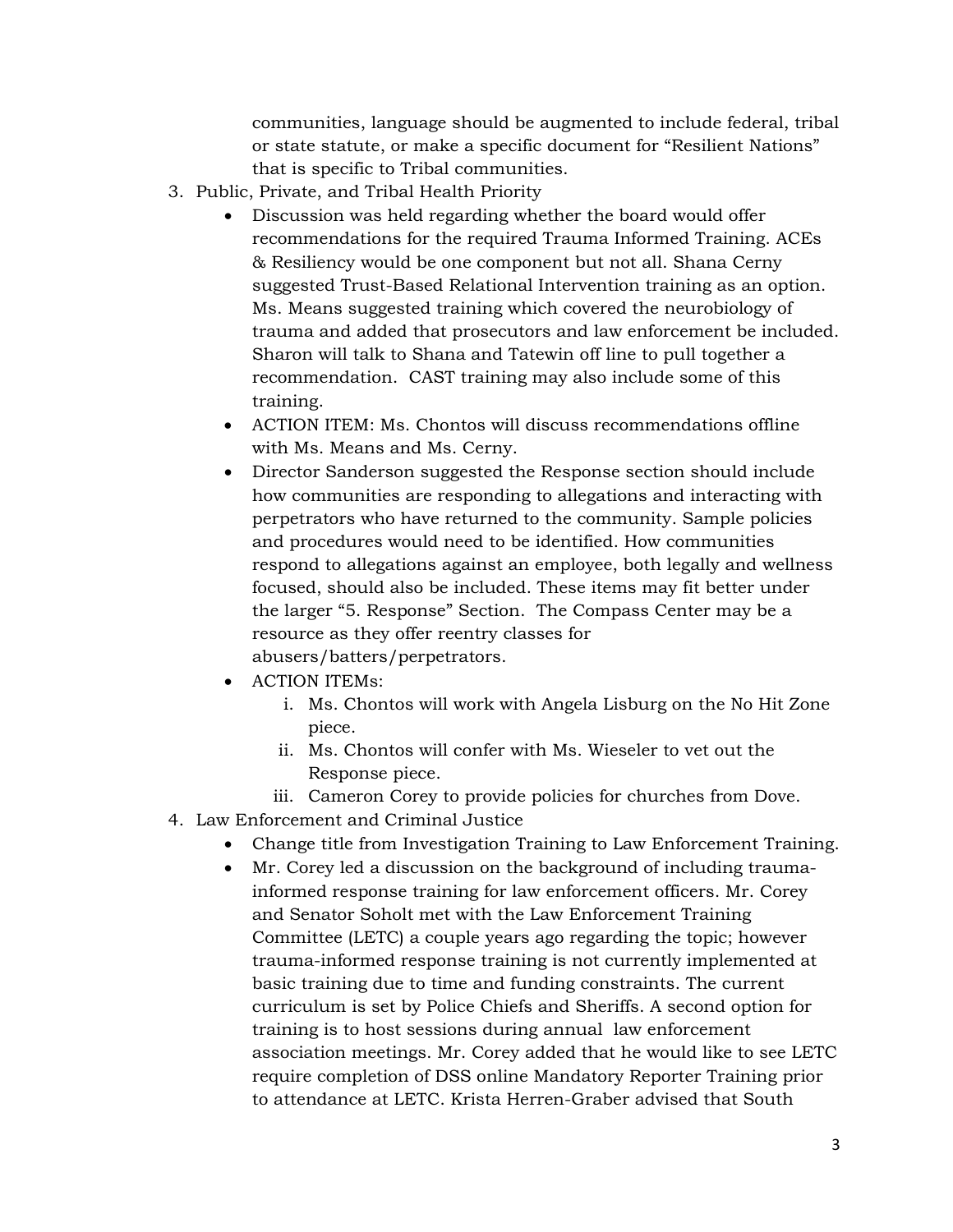Dakota Department of Criminal Investigation (DCI) is considering developing an online curriculum for new recruits but she was unsure if it will be different from what is offered in person. The Network is currently working with DCI on more advanced training at the academy for select officers. She suggested a similar training model for CPCM as there is an interest in advanced training. The traumainformed response training could be added to the curriculum that is offered by contract trainers through the Network and into the MDT Curriculum.

- ACTION ITEM: Senator Soholt and Mr. Corey to revisit training component with LETC.
- Any Multidisciplinary Team (MDT) must be following best practice models. The technical support page would need to spell out what the best practices included.
- ACTION ITEM: Ms. Chontos will work with Mr. Corey to create language regarding MDT best practices for the technical support page.
- CPS and community corrections (parole/probation) should be included in this section.
- 5. Response
	- Outline models that schools are using or could use to support kids and families with behavioral health needs (AWARE, E-Helm and others). School task force is working on this item.
	- Not every community will have a domestic abuse shelter, so the response language may need to be adjusted. The Network continues to work with counties to serve rural areas without shelters.
	- Rework Heading Community Support Services was suggested.
- 6. Prevention
	- The School Task Force outcomes will enhance the prevention section, including creating a suite of prevention education that exists and where gaps are present.
	- The current proposal leaves out children who are younger than school age. They need to be included.
	- Home schooled children are a gap, though they do have an association.

Final Resilient Communities Discussion: A mock-up of the web page development to support the Resilient Communities and technical assistance will be prepared for the April board meeting. Mr. Corey questioned how this project will be implemented or rolled out. Ms. Chontos explained the goal for CPCM is to solicit community participation. Ideally solicitation would be done in teams with Advisory Board members participating as appropriate. Watertown seems like an ideal pilot